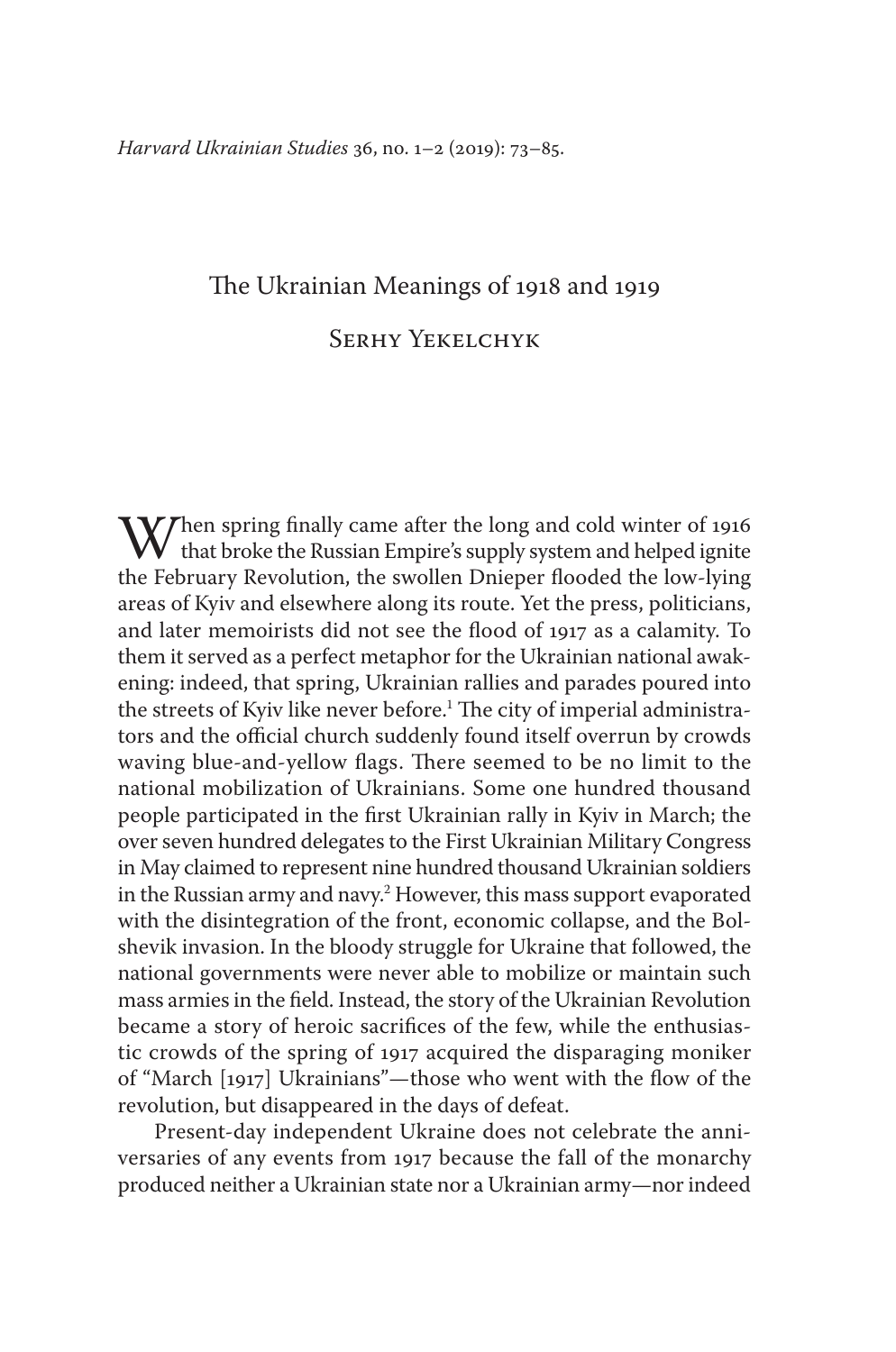a Ukrainian nation. These things would have been possible only if patriotic activists had had the time to reach out to the masses and mold them into modern citizens and members of the Ukrainian nation. But the persecution of Ukrainian culture under the tsars did not afford Ukrainian activists this opportunity. The brief window of relative freedom after the 1905 revolution allowed the intelligentsia to only start forming a communication network and making tentative inroads into rural areas. The one daily Ukrainian newspaper in the Russian Empire, *Rada* (1906–1914), could not generate enough subscriptions to cover its publishing expenses, and it survived on subsidies from a small group of wealthy supporters.3 The Prosvita cultural societies in the countryside opened in great numbers after 1905, but only one of them (in Katerynoslav, now Dnipro) survived beyond 1911. The name and model of Prosvita came from the Habsburg Empire, where the Ukrainian intelligentsia had used this cultural network for decades to educate the peasantry.<sup>4</sup> There were enough subscribers in the Austro-Hungarian Empire to support the entire political spectrum of Ukrainian newspapers and journals; however, that empire did not collapse in 1917.

The year 1917 in the Ukrainian lands of the former Russian Empire marked the gradual delineation of identities: territorial, linguistic, and political. The creative revolutionary energy of the first democratic spring soon translated into the consolidation of a modern Ukrainian identity based on the principle of ethnicity. Accordingly, the Ukrainian Central Rada requested from the Russian Provisional Government autonomy for the nine provinces in which Ukrainian peasants constituted the majority. After prolonged negotiations, in which the Russian side revealed its deep unease about giving up the Ukrainian South— "But you are cutting us off from the Black Sea!"5 —the Provisional Government grudgingly agreed to five provinces. The Ukraine that had previously existed in the imagination of a few patriotic intellectuals began to acquire administrative contours.

No less shocking to the Russian public was the reversal of imperial hierarchies marked by the introduction of a new term, "national minority," as applied to themselves. A perceptive Russophone Jewish lawyer in Kyiv, Aleksei Gol´denveizer, noted the first use of this term in July 1917 during the new round of negotiations between the Central Rada and a delegation of the Provisional Government.<sup>6</sup> Seeing himself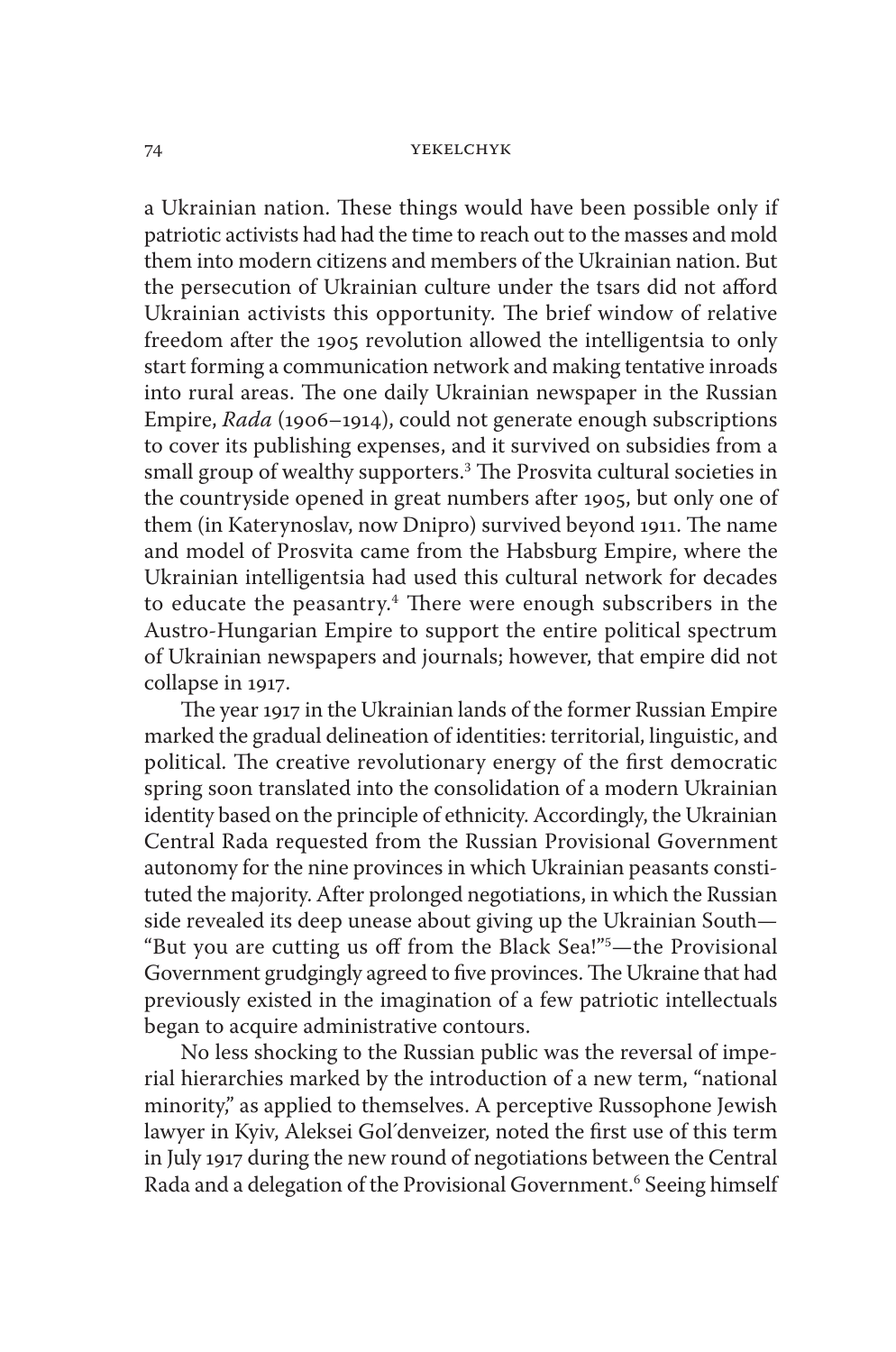as a member of the Russian public, Gol´denveizer recorded the "grave impression" the transfer of power to the Ukrainian authorities made on him. But the reversal of the imperial hierarchies also meant recognition of cultural and political rights of the newly minted "minorities." The July 1917 deal with the Provisional Government included quotas that would ensure their representation in the Small Rada. In one of his brochures aimed at explaining the Ukrainian agenda to the wider public, the chairman of the Rada, Mykhailo Hrushevs´kyi, promised to provide minorities with all the cultural rights that the tsarist monarchy had denied the Ukrainians.7 The Ukrainian government created a ministry of nationalities with deputy ministers for the Jewish, Polish, and Russian minorities, and eventually went on to establish the world's first ministry for Jewish affairs, which was headed by a succession of Jewish politicians. Tragically, this unprecedented attempt to imagine the new Ukraine as a land of equality and minority rights was overwritten by the reports of violent Jewish pogroms in 1919, a significant share of them committed by warlords affiliated with the same Ukrainian administration.8

The modern, ethnicity-based, and democratic approach to imagining the new Ukraine was grounded in the notion of popular sovereignty. Yet the forms of national life developing during the Ukrainian Revolution owed much to the historical tradition of Ukraine as the land of Cossacks. For its manifestos, the Central Rada adopted the name that the Cossack hetmans had used for their decrees, *universaly*, and the grassroots movement of so-called Free Cossacks sprang up in many provinces along the Dnieper River. At the same time, the content of the universals was explicitly modern, addressing the Ukrainian people or even the "toilers," and their preambles employed the rhetoric of socialism and national self-determination rather than historical rights. For instance, the opening of the First Universal read, "Ukrainian people! Nation of peasants, workers, toilers!"9 The Free Cossacks, likewise, soon became a salaried militia that was mistrusted by the socialist politicians of the Central Rada because of its conservative sympathies.<sup>10</sup>

The notion of a united revolutionary front with Russia survived until the very end of 1917. Reacting to the Bolshevik coup in Petrograd, the Central Rada in its Third Universal proclaimed the Ukrainian People's Republic (UNR), but in federation with some hypothetical future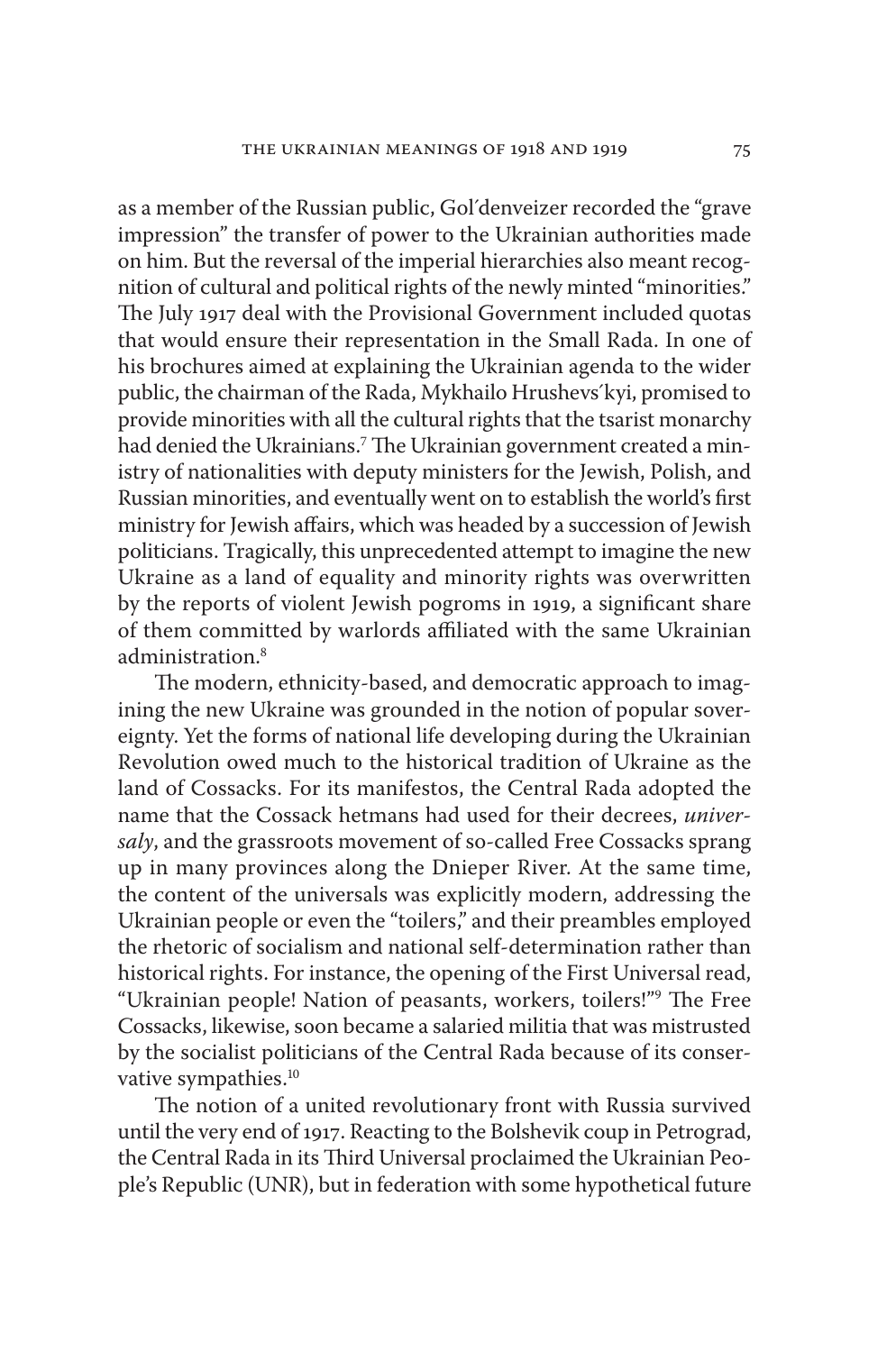democratic Russia: "Without separating from the Russian Republic and maintaining its unity, we shall stand firmly on our own soil, so that our strength may aid all of Russia, so that the entire Russian Republic becomes a federation of equal and free peoples."11 At the start of peace talks with the Central Powers in Brest-Litovsk, the delegations of Soviet Russia and the UNR not only dined together (all the participants did until Trotsky put an end to this), but their members visited each other in the evening for "friendly conversations."12 At first, Trotsky recognized the Ukrainian delegation precisely because he saw it as representing a united revolutionary front against the counterrevolutionary Central Powers.

The Bolshevik invasion shattered this mode of imagining the postimperial situation as an anti-imperial, socialist commonwealth. In January 1918 the first blood was spilled in clashes with Bolshevik detachments advancing on the Ukrainian capital. The martyrdom of the young Ukrainian volunteers at Kruty in late January would later become the symbol of resistance to the Bolshevik onslaught, but at the time it was the prolonged bombardment of Kyiv by Red troops and their mass terror in the occupied city that shocked contemporaries. The Reds hunted down not just tsarist officers, but also members of the Central Rada and the Ukrainian army; indeed, anyone who spoke Ukrainian in public. The prominent Ukrainian Bolshevik Volodymyr Zatons´kyi nearly got shot on the street because his card, identifying him as a minister in the Soviet Ukrainian government, was in Ukrainian. Fortunately, he also served in Lenin's All-Russian cabinet and was able to produce another ID in Russian, which bore Lenin's personal signature.<sup>13</sup>

The brutal Red commander Mikhail Murav´ev ended up denounced by his own commissars and arrested, with Lenin himself called to testify (of course, the Soviet leader's testimony is missing from the file), but he suffered no serious consequences.<sup>14</sup> His ruthless methods suited Moscow's immediate purpose: to capture Ukraine and requisition grain and other foodstuffs for Russia's cities. On 15 January 1918 Lenin sent a desperate telegram to his chief military commander in Ukraine, Vladimir Antonov-Ovseenko: "For god's sake, take *most* energetic *revolutionary* measures to send *bread, bread, and bread again*! Otherwise Piter [Petrograd, formerly St. Petersburg] may perish. Special trains and detachments. Collection and stockpiling. Accompany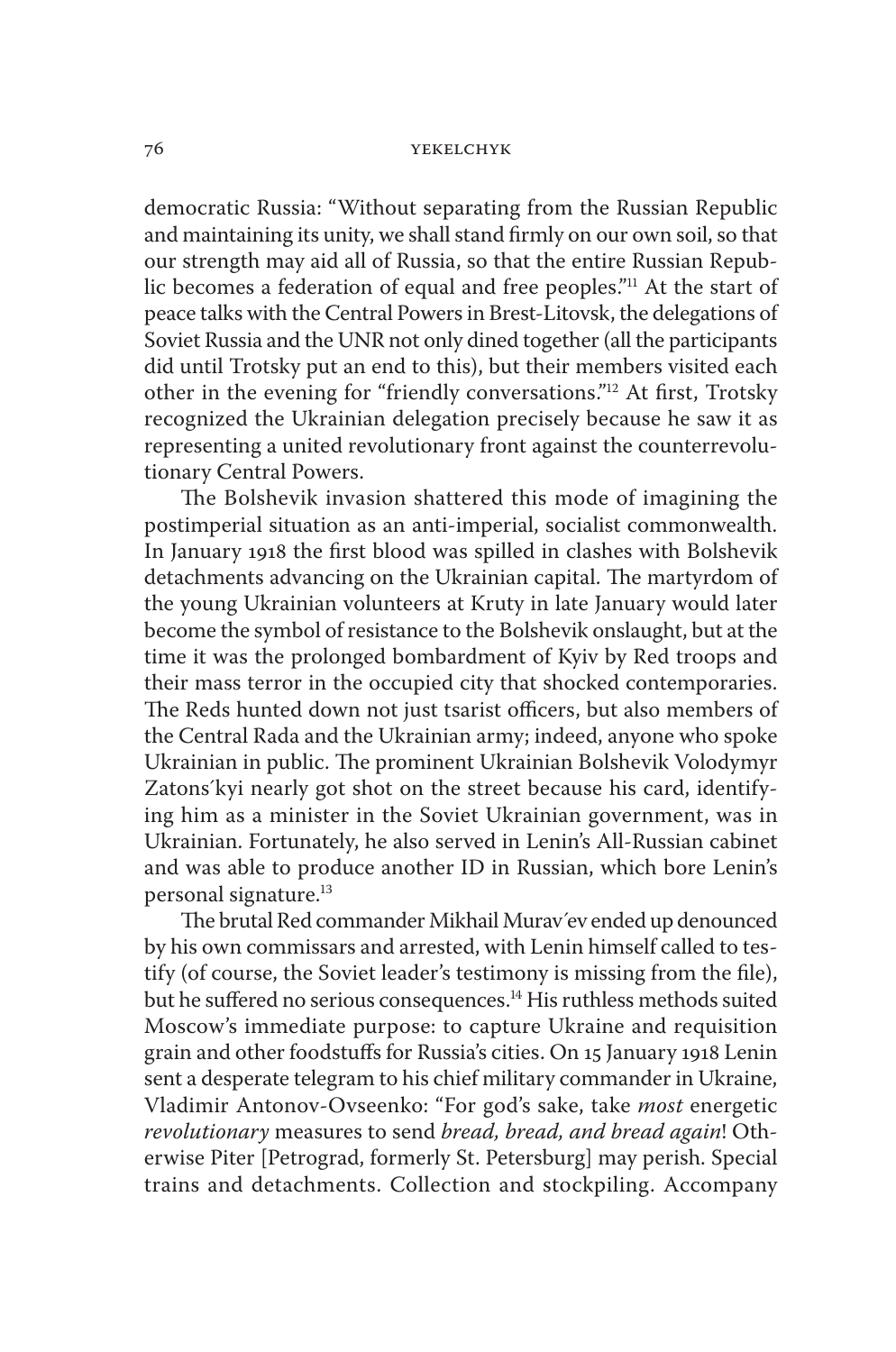trains. Report daily. For god's sake!"15 Tellingly, Lenin bypassed his own puppet government in Ukraine, the People's Secretariat, in taking direct control of the land's economic exploitation.

As Hrushevs´kyi wrote, the Bolsheviks' war on the UNR "untied the moral knots" that had made separation unthinkable.16 That started happening in the days before Kruty and the Bolshevik storming of Kyiv. On 12 (25) January 1918 the Small Rada passed the Fourth Universal proclaiming Ukrainian independence. However, the Rada backdated this proclamation to 9 (22) January, the intended convocation day of the Ukrainian Constituent Assembly, which was to take over decisions on such weighty issues. Contemporaries did not appreciate the full significance of this manifesto, in part because of the desperate military and political situation, which also derailed the elections to the Constituent Assembly. The Bolshevik troops advanced from several directions, both from Russia and from the front, while the workers of Kyiv prepared their own rebellion. Moreover, the authors of the universal themselves stressed their pragmatic motives in proclaiming independence. Before tabling the Fourth Universal in the Small Rada, Hrushevs´kyi explained that it was necessary in order "to allow our government to complete the peace process and to defend our country from various incursions."17 Vynnychenko seconded this explanation in his memoirs: "Without proclaiming ourselves an independent state, we did not have the full right to conclude a peace."<sup>18</sup> The universal itself did not speak about the historical tradition of statehood, but instead promised the demobilization of the army and the abolition of private ownership of land—both burning social issues of the day, on which the Ukrainian socialists tried to compete with the radicalism of the Bolsheviks' promises.19

Indeed, the historical significance of the Fourth Universal is the product of ensuing events. The meaning of the Ukrainian 1918 started to be defined in March 1918, when the Central Rada returned to Kyiv. On Hrushevs´kyi's proposal, the Rada organized a state funeral for the heroes of Kruty, who became martyrs for Ukrainian independence.<sup>20</sup> At the time of their death back in January some contemporaries, like Dmytro Doroshenko, blamed the tragedy on the ineptness or treason of the military commanders. Doroshenko was also convinced that Kruty opened the path to Kyiv for the Bolsheviks rather than stopping them.21 Present-day historians also note the strategic miscalculations of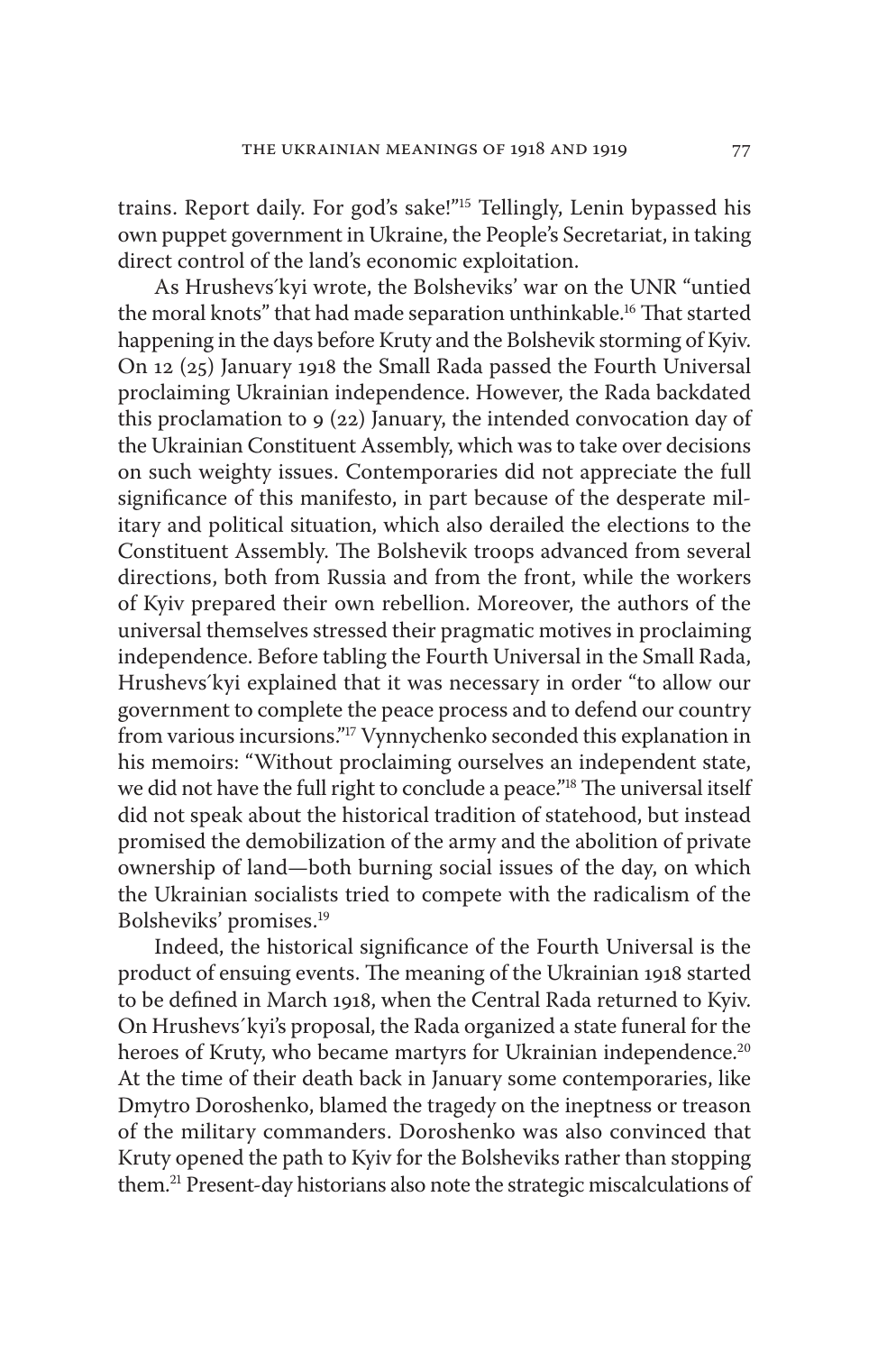the Ukrainian military command, which left the Bakhmach direction unprotected, thus leading to the last stand at Kruty.<sup>22</sup> Yet it was the youth and innocence of these patriotic students—rather than the officer cadets and the Free Cossacks, who also fought there—that made Kruty a powerful symbol of civilian martyrdom for the national cause. The Ukrainian Revolution was now a war of independence against Russia.

The German and Austrian occupations that followed the Brest Peace highlighted the difficulty in constructing the Ukrainian Revolution as a linear process. An argument can be made that the protection of the Central Powers offered a window of opportunity for the Ukrainian and other national projects; but there are equally compelling reasons to see the de facto German control as interrupting the development of a native revolutionary process.23 With near-complete unanimity, patriotic Ukrainian contemporaries rejected Hetman Pavlo Skoropads´kyi as a German puppet, conservative aristocrat, and "Little Russian," who, in their opinion, lacked sincere commitment to the national idea. Yet, some modern historians speak approvingly of the civic dimension of the Skoropads´kyi project, his concept of Ukraine built on loyalty to the state rather than on shared language and culture.<sup>24</sup> In any case, the restive peasants passed their own verdict on the Ukrainian monarchy. When Andrea Graziosi argues that the German occupation in some sense "protected" the Ukrainian peasantry from brutal Bolshevik requisitioning, he is not whitewashing German policies, but underscoring that the true face of Bolsheviks remained by and large unknown in the Ukrainian countryside. This explains why the Bolsheviks could still command some support in Ukraine as late as 1919.

Present-day Ukraine does not mark on a state level any anniversaries of Skoropads´kyi's Ukrainian State, but neither does it condemn it as a diversion from the UNR model. The media, museums, and memorial plaques consider the 1918 Hetmanate an important part of the Ukrainian Revolution. Yet there is one important dimension of the Ukrainian 1918 that professional historians cannot overlook. Ukrainian historians argue against the portrayal of the Ukrainian Revolution as "civil war," both because the Bolsheviks used this term to cover up their invasion and because Soviet historiography prescribed the reductive interpretation of the Ukrainian Revolution as but a regional aspect of the Russian Civil War. But they make one exception by acknowledging that the Directory-led rebellion against Skoropads´kyi contained the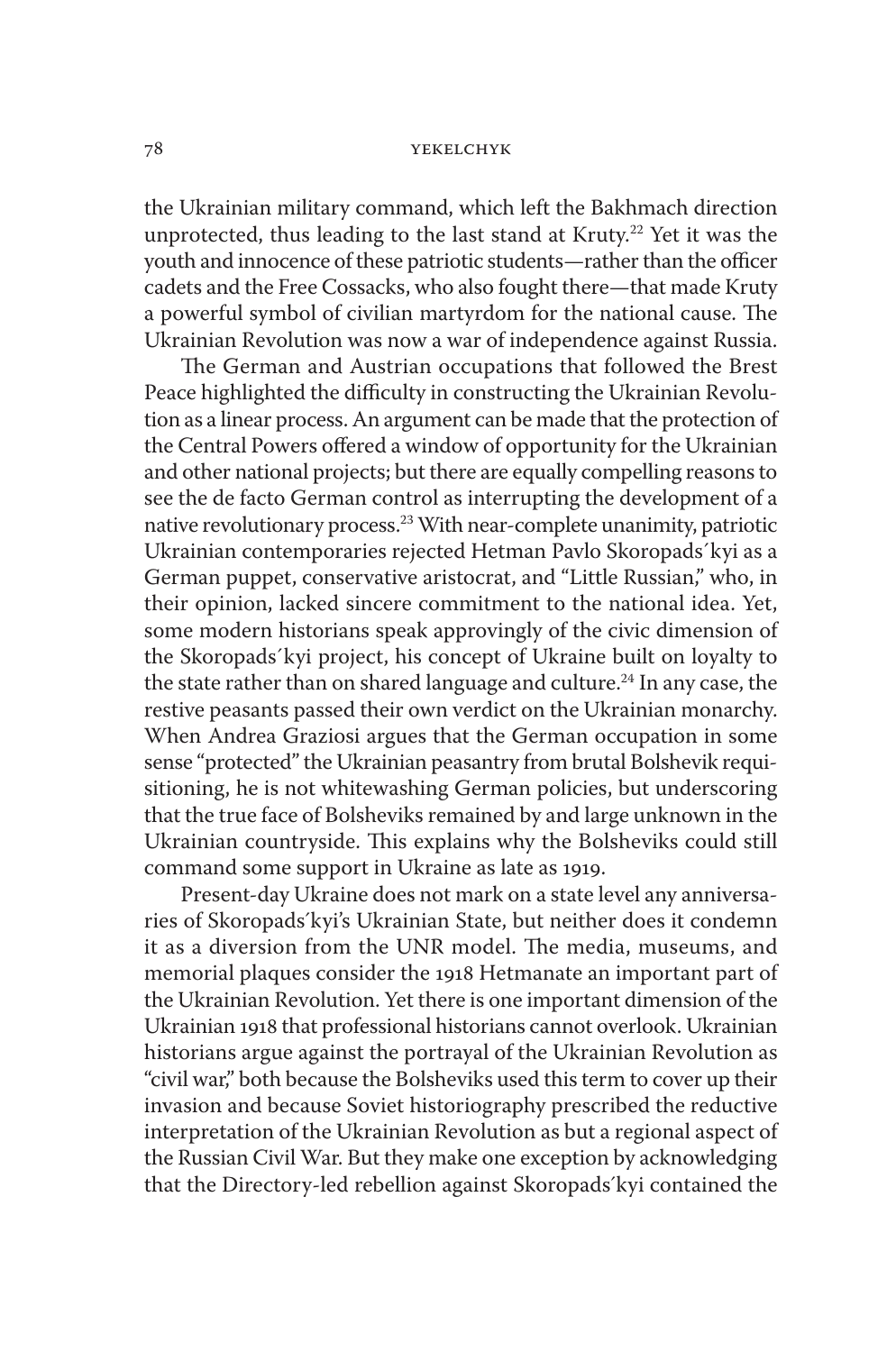features of a civil conflict, because it was the struggle of Ukrainian peasants against a Ukrainian government.25

Interestingly, Ukrainian intellectuals of the 1920s used that same conflict of late 1918 to defend the specificity of the Ukrainian Revolution, which they saw as combining the features of social and national liberation. This is the subtext of the famous episode from 1929, when Ukrainian writers argued with Stalin about Mikhail Bulgakov's play *Dni Turbinykh* (The Days of the Turbins). Ukrainian writers and arts officials astonished the Soviet leader by objecting to the portrayal of the Ukrainian rebels against Skoropads´kyi as brutal and uncultured nationalists. They saw the rebellion as a just struggle of the Ukrainian masses against the restoration of the ancien régime, the uprising that brought together the Bolsheviks and the UNR forces. Indeed, the writers' identification with the Ukrainian Revolution was even more encompassing, as indicated by their comments in defense of Petro Bolbochan, a colonel in the UNR army, whom Bulgakov maligned in the play under the transparent name of *Otaman* Bolbotun.26

As the Directory entered Kyiv on a snowy day in December 1918, its leaders already knew about the forthcoming event that would come to define the Ukrainian meaning of 1919. The disintegration of the Austro-Hungarian Empire in the last months of World War I led to the proclamation in Lviv of the Western Ukrainian People's Republic (ZUNR), so named in imitation of the earlier proclamation of the UNR. The emergence of the second Ukrainian republic in the Habsburg lands underscored the Ukrainian Revolution's unique features as a transnational project that would not fit into the narrow conceptual borders of the Russian Revolution and Civil War. At the same time, it underscored the challenges as well as the benefits of a transnational nation-building project. The ZUNR delegation originally departed for Dnieper Ukraine to seek arms and funding from the Skoropads´kyi regime, $27$  yet it was the Directory that ended up providing the funds and promising (but not really delivering) military assistance.

If a modern Ukrainian identity was only just being formed in formerly tsarist Ukraine during the Ukrainian Revolution, it was already sufficiently entrenched in the Habsburg Eastern Galicia. The Ukrainian activists there could boast of decades of legal political experience, as well as the peasantry's access to schools, Prosvita reading rooms, and cooperatives. Partly because of this, the Ukrainian national movement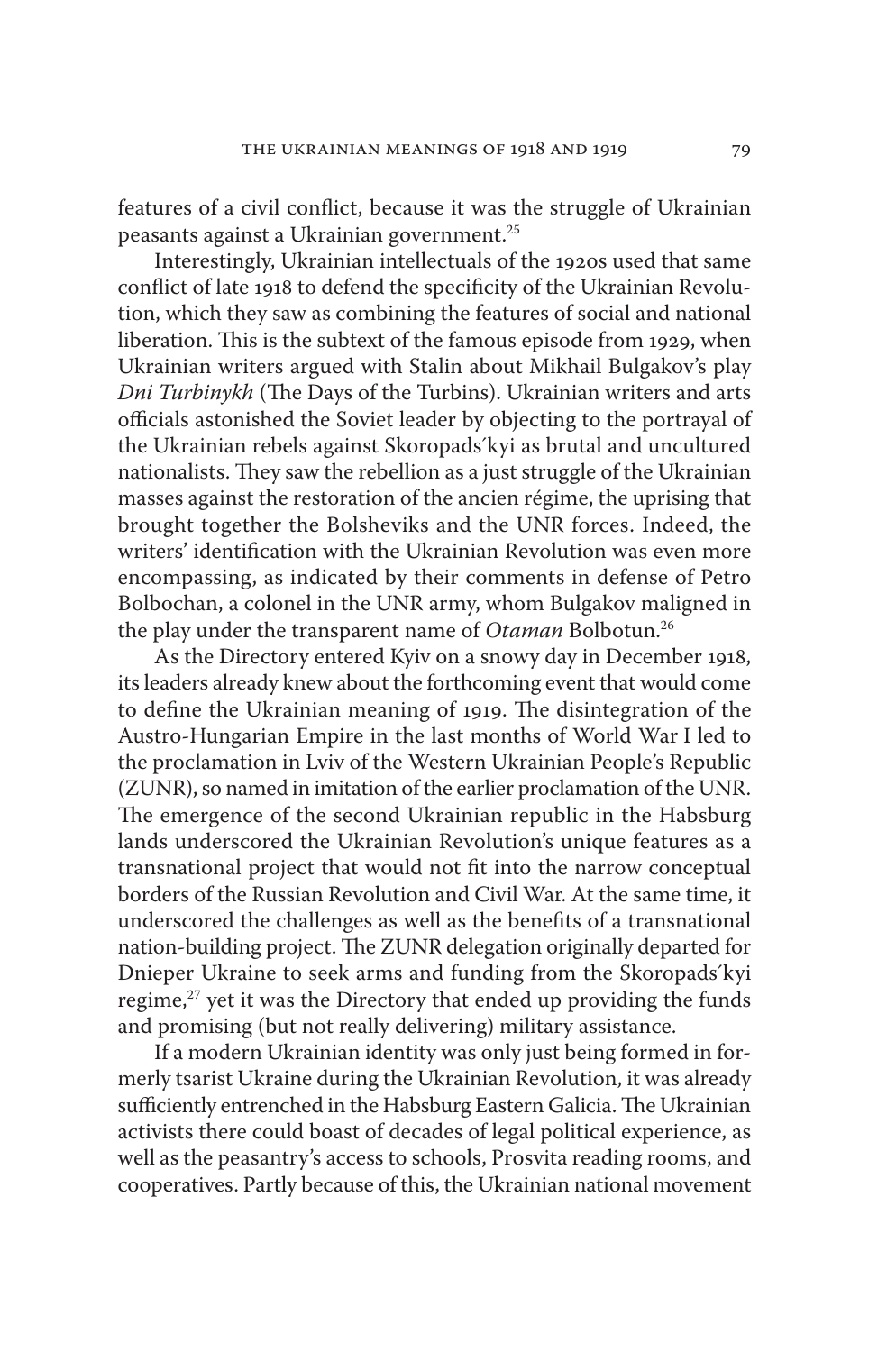in Eastern Galicia was overall politically more moderate, developing as it did through legal channels and in competition with Polish nationalism. For this reason, legitimist Ukrainian leaders in Galicia looked askance at the chaotic nature of politics on the shores of the Dnieper, where left-wing radicals seemed to be in charge. As Oleh Pavlysyhyn shows, the conservative leaders of the ZUNR such as Ievhen Petrushevych objected to any union with Dnieper Ukraine, but they did not really have a choice.28 The decades of national mobilization had inculcated in ordinary Ukrainians of the Habsburg Empire the ideal of uniting the two Ukraines, and younger Ukrainian military commanders such as Dmytro Vitovs´kyi felt that the way World War I ended on the Eastern Front had created an opening for radical geopolitical solutions.29 In addition, the lack of food supplies and ammunition put the Ukrainian Galician Army in a difficult position against the more numerous and better-supplied Poles.

The historic *Zluka*, or Union, of the UNR and ZUNR was thus forced as much by pragmatic considerations of the moment as it was by the ideological tenets of the Ukrainian national movement. Similarly to the proclamation of the Fourth Universal a year earlier, the solemn ceremony on St. Sophia Square in Kyiv on 22 January 1919 took place with the distant roar of Bolshevik guns in the background. In a speech he gave from the balcony of a nearby building after the parade, Symon Petliura chastised the citizens for being willing to shout "Glory!" but not to join or supply the Ukrainian army.30

Even the threat of losing Kyiv again did not bring together the representatives of the two republics. Following the instructions of the Ukrainian National Council in Galicia, the ZUNR delegation requested that the administrative incorporation of the "Western province" into the UNR be postponed until the convocation of the All-Ukrainian Constituent Assembly.31 In the end, it never happened because in the fall of 1919 the desperate military situation, typhus epidemics, and the lack of supplies forced the two governments to join each other's sworn enemies. The Galicians subordinated their troops to the White general Anton Denikin, while Symon Petliura concluded an agreement with Poland.

The project of state unity failed in 1919, but retroactively, the *Zluka* became an important symbol. For the generation of young officers from the Sich Riflemen, most of them former Galician POWs who came to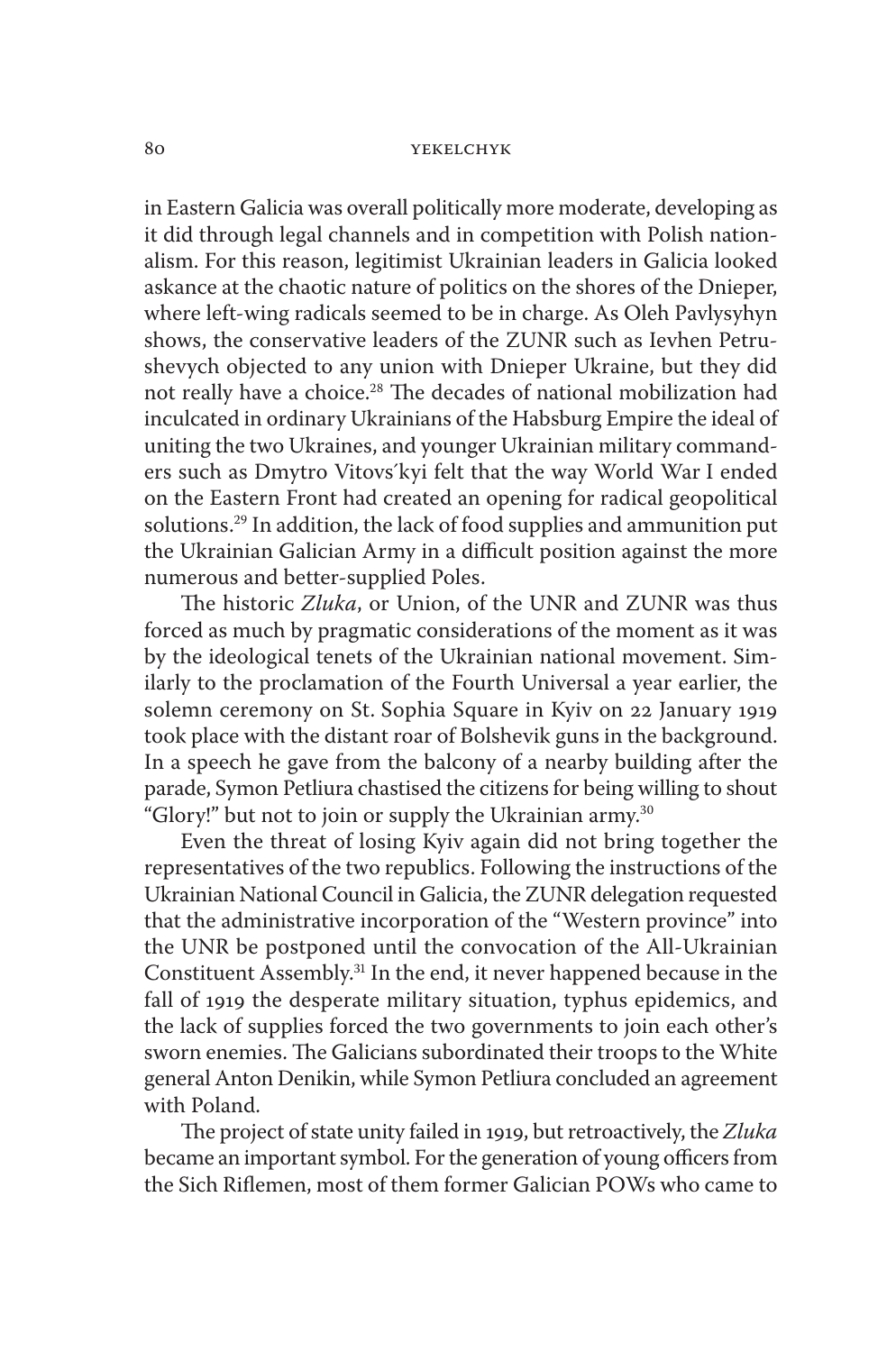prominence during the revolutionary struggles in Dnieper Ukraine, it stood for the opportunity that was offered by the war and imperial collapse, but which was forfeited through the lack of organization and national consciousness. Under the leadership of Colonel Ievhen Konovalets´, these people came to constitute the core of the Ukrainian Military Organization (1920) and its successor, the Organization of Ukrainian Nationalists (1929). Yet many Galicians also stayed in Soviet Ukraine, where the political leadership made the Galician irredenta an important part of its anti-Polish drive by secretly supporting Ukrainian cultural institutions on the other side of the border. Indeed, during the early 1920s Konovalets´ himself applied for Soviet funding but was refused.32 Instead, Stalin hijacked the nationalist agenda for his expansionist aims by creating during World War II what Graziosi calls "Great Ukraine"—a polity that, in the long run, became influenced by nationally conscious Galicia rather than assimilating it.

As Roman Szporluk has shown, during the postwar period Soviet apprehension about the nationalist guerrillas, who continued the cause of Konovalets´ and his generation, led to the preservation of Ukrainophone press and the gradual Ukrainization of Galician cities.<sup>33</sup> Although the official Soviet version of the state union was encoded as the "Golden September" of 1939, when the Red Army entered Eastern Poland, the term *Zluka* returned in the last years of the Soviet Union in the form of the human "chain of unity" on 21 January 1990, linking Ukrainians across the country. This symbolic return of the year 1919 marked the assertion of Ukraine's sovereignty and its refusal to support the Soviet project. As Serhii Plokhy demonstrates, that refusal was a crucial factor in the Soviet collapse.34

Finally, the Soviet project of constructing a Ukrainian republic within the Soviet Union was itself an attempt to merge the different meanings of 1917, 1918, and 1919. A polity "national in form and socialist in content" was, of course, an oxymoron from the start. The Ukrainian SSR was bound to suffer through the built-in tensions between the anti-imperialist legacy of the Ukrainian Revolution and neoimperialist impulses of the Bolshevik state.35 In this sense, the ideological and cultural wars of the 1920s were the continuation of the Ukrainian Revolution and the attacks on the Ukrainization in the early 1930s—the beginning of its end. As Anne Applebaum, echoing Graziosi, suggests, with the Ukrainian question reimagined by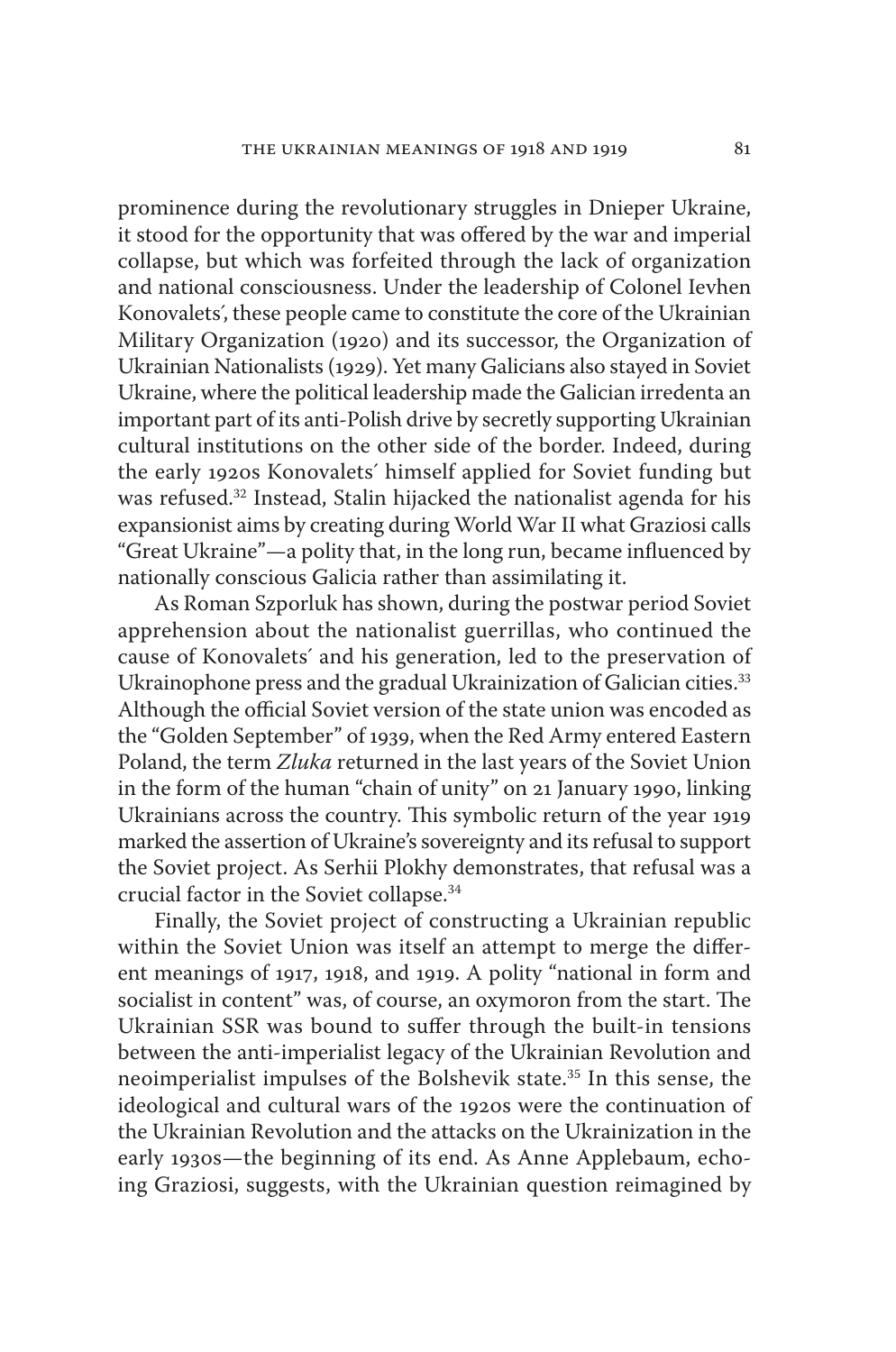the Bolsheviks as a peasant question, the Holodomor of 1932–1933 marked the true end of the Ukrainian Revolution, Stalin's final settling of accounts with the Ukrainian nation.36

Yet the Ukrainian 1918 and 1919 remained a symbolic resource. Ukrainian diaspora communities took over from the postrevolutionary émigrés the task of establishing the meaning of the revolution and preserved it until it could be transmitted back to Ukraine. There, too, Ukrainian dissidents tried to reach out to the legacy of the Ukrainian Revolution through the mediation of the Soviet 1920s, as can be seen in Ivan Dziuba's *Internationalism or Russification?* (1965). In 1992 the last president-in-exile of the UNR, Mykola Plaviuk, transferred the insignia of his office to the first president of independent Ukraine, Leonid Kravchuk, thus establishing a symbolic continuity between these two polities.37 However, independent Ukraine was not proclaimed in 1991 as the restoration of the UNR. The continuity with the Ukrainian Revolution became important after 2014, when Russian aggression forced the redefinition of the Ukrainian state's identity. Independence-day parades started featuring surviving or recreated banners of the UNR army, and the first movie about the Battle of Kruty was finally made.

These recent developments held a deeper significance than simply reaching toward the suitable past and countering Russian claims about the illegitimacy of Ukraine's borders. In many ways, the consolidation of Ukrainian identity after 2014 repeated the roadmap of 1917–1921. The revolution itself was only the start of this process, both in 1917 and 2014.

# **NOTES**

- 1. See Vitalii Skal´s´kyi, "Revoliutsiia ta povin´: Rivnobizhni protsesy u Kyievi navesni 1917 roku," in *Zhyvuchy v modernomu misti: Kyïv kintsia XIX–seredyny XX stolit*´, ed. Olena Betlii, Kateryna Dysa, and Ol´ha Martyniuk (Kyiv: Dukh i Litera, 2016), 197–211.
- 2. Pavlo Khrystiuk, *Zamitky i materiialy do istoriï ukraïns*´*koï revoliutsiï 1917–1920 rr.*, vol. 1 (Vienna: Ukraïns´kyi sotsiolohichnyi instytut, 1921), 29, 50.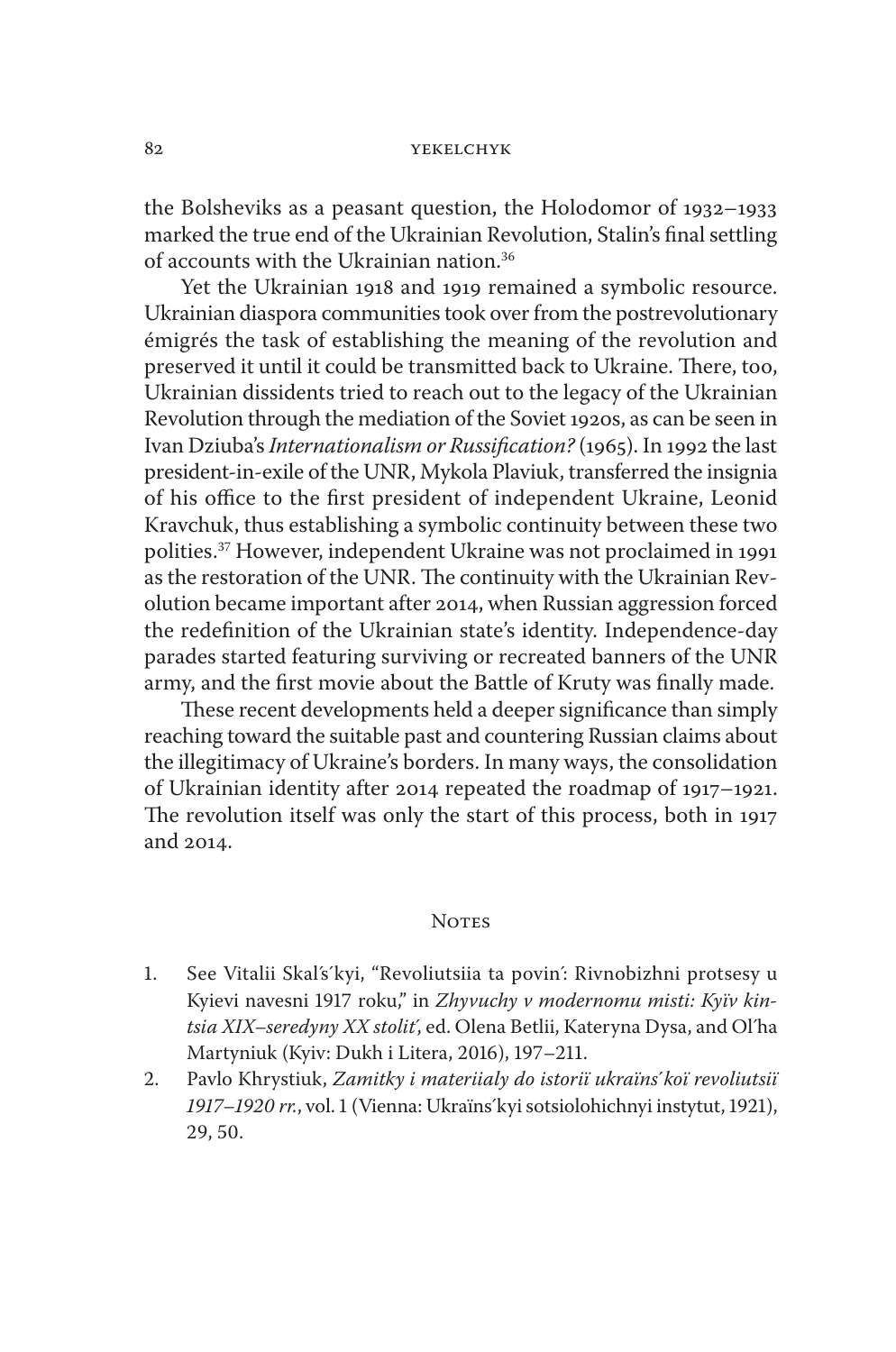- 3. Primarily from the landowner Ievhen Chykalenko and the sugar tycoon Vasyl´ Symyrenko. See Ievhen Chykalenko, *Shchodennyk (1907–1917)* (Kyiv: Tempora, 2011).
- 4. See John-Paul Himka, *Galician Villagers and the Ukrainian National Movement in the Nineteenth Century* (Edmonton: Canadian Institute of Ukrainian Studies, 1988).
- 5. Volodymyr Vynnychenko, *Vidrodzhennia natsiï,* vol. 1 (Kyiv and Vienna: Dzvin, 1920), 168 (all translations are mine unless otherwise noted).
- 6. A. A. Gol´denveizer, "Iz kievskikh vospominanii (1917–1921 gg.)," in *Arkhiv Russkoi revoliutsii*, ed. I. V. Gessen, vol. 6 (Berlin: Slowo, 1922), 180.
- 7. Mykhailo Hrushevs´kyi, *Khto taki ukraïntsi i choho vony khochut*´ (Kyiv: Znannia, 1991), 103–5.
- 8. See Henry Abramson, *A Prayer for the Government: Ukrainians and Jews in Revolutionary Times, 1917–1920* (Cambridge, Mass.: Ukrainian Research Institute and Center for Jewish Studies, Harvard University, 1999).
- 9. "Pershyi Universal Tsentral´noï Rady. 10 chervnia 1917 r.," in *Ukraïns*´*ka Tsentral*´*na Rada: Dokumenty i materialy*, ed. V.F. Verstiuk, vol. 1 (Kyiv: Naukova dumka, 1996), 101. For English translation, see Taras Hunczak, ed., *The Ukraine, 1917–1921: A Study in Revolution* (Cambridge, Mass.: Harvard Ukrainian Research Institute, 1977), 382.
- 10. Volodymyr Lobodaiev, *Revoliutsiina stykhiia: Vil*´*nokozats*´*kyi rukh v Ukraïni 1917–1918 rr.* (Kyiv: Tempora, 2010).
- 11. Verstiuk, *Ukraïn*s´*ka Tsentral*´*na Rada*, 1:398, 1:400; English translation adapted from Hunczak, *The Ukraine, 1917–1921*, 388.
- 12. Oleksander Sevriuk, *Beresteis*´*kyi myr 9-II-1918 (Uryvky zi spomyniv)* (Paris: Les Nouvelles ukrainiennes, 1927), 6–8, 13.
- 13. V. Zatons´kyi, "Z spohadiv pro ukraïns´ku revoliutsiiu," *Litopys revoliutsiï*, 1929, no. 5–6, 116.
- 14. V. A. Hrynevych and L. V. Hrynevych, *Slidcha sprava M.A. Muraviova: Dokumentovana istoriia* (Kyiv: Instytut istoriï Ukraïny NANU, 2001).
- 15. V. I. Lenin to V. A. Antonov-Ovseenko and G. K. Ordzhonikidze, telegram, 15 January 1918, in *Polnoe sobranie sochinenii*, 5th ed., vol. 50 (Moscow: Izdatel´stvo politicheskoi literatury, 1970), 30 (emphasis in the original).
- 16. Hrushevs´kyi, *Khto taki ukraïntsi*, 138.
- 17. Verstiuk, *Ukraïns*´*ka Tsentral*´*na Rada*, vol. 2 (1997), 101.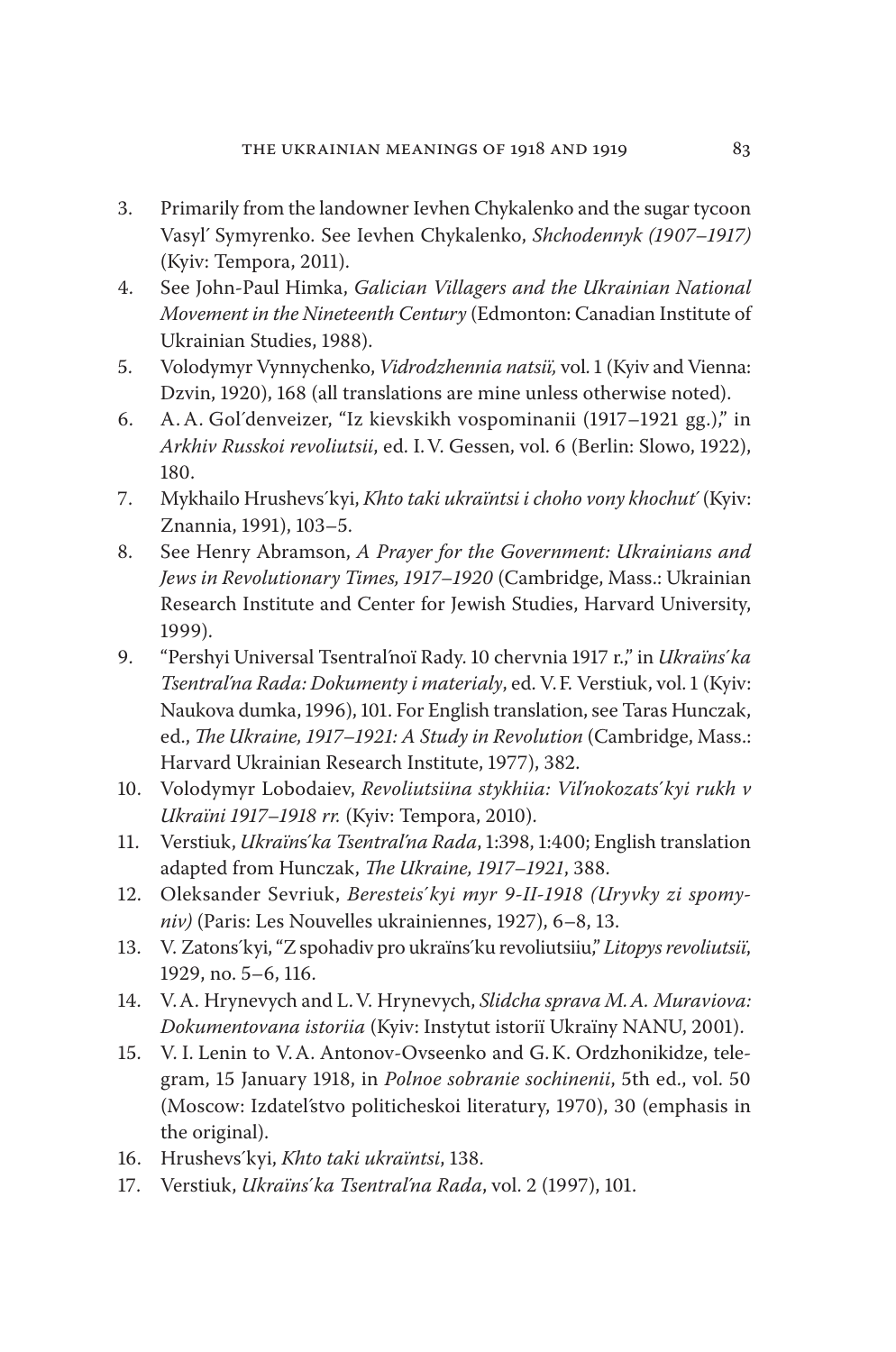- 18. Vynnychenko, *Vidrodzhennia natsiï*, 2:243.
- 19. Verstiuk, *Ukraïns*´*ka Tsentral*´*na Rada*, 2:103–4.
- 20. Tsentral´nyi derzhavnyi arkhiv vyshchykh orhaniv vlady ta upravlinnia Ukraïny, fond 1115, opys 1, sprava 11, arkush 7.
- 21. D. I. Doroshenko, "Voina i revoliutsiia na Ukraine," in *Revoliutsiia na Ukraine po memuaram belykh*, ed. N. N. Popov (Moscow: Gosudarstvennoe izdatel´stvo, 1930), 94–95.
- 22. A. Rukkas et al., *Na bii za voliu: Peremoha cherez porazky; Ukraïna u viinakh i revoliutsiiakh 1914–1921 rokiv* (Kharkiv: Klub Simeinoho Dozvillia, 2016), 48.
- 23. For the first argument, see Borislav Chernev, *Twilight of Empire: The Brest-Litovsk Conference and the Remaking of East-Central Europe, 1917–1918* (Toronto: University of Toronto Press, 2017); for the second, Geoff Eley, "Remapping the Nation: War, Revolutionary Upheaval, and State Formation in Eastern Europe, 1914–1923," in *Ukrainian-Jewish Relations in Historical Perspective*, ed. Peter J. Potichnyj and Howard Aster (Edmonton: Canadian Institute of Ukrainian Studies, 1988), 205–46.
- 24. Iaroslav Hrytsak, *Narys istoriï Ukraïny: Formuvannia modernoï ukraïns*´*koï natsiï XIX–XX stolit*´ (Kyiv: Heneza, 1996), 129.
- 25. V.F. Verstiuk, ed., *Narysy istoriï ukraïns*´*koï revoliutsiï 1917–1921 rokiv*, vol. 1 (Kyiv: Naukova dumka, 2011), 9–10.
- 26. See Leonid Maximenkov, "Stalin's Meeting with a Delegation of Ukrainian Writers on 12 February 1929," *Harvard Ukrainian Studies* 16, no. 3–4 (December 1992): 361–431.
- 27. Lonhyn Tsehel´s´kyi, *Vid legend do pravdy: Spomyny pro podiï v Ukraïni zviazani z Pershym Lystopadom 1918 r.* (New York: Bulava, 1960), 121, 129.
- 28. Oleh Pavlyshyn, *Ievhen Petrushevych (1863–1940): Iliustrovanyi biohrafichnyi narys* (Lviv: Manuskrypt, 2013), 163–65.
- 29. On the crucial role of Vitovs´kyi's "decisiveness" in the taking of power in Lviv on 1 November 1918, see Mykola Lytvyn and Kim Naumenko, "Vitovs´kyi Dmytro," in *Zakhidno-Ukraïns*´*ka Narodna Respublika, 1918–1923: Uriady, postati*, ed. Mykola Lytvyn, Ivan Pater, and Ihor Soliar (Lviv: Instytut ukraïnoznavstva im. I. Kryp'iakevycha NAN Ukraïny, 2009), 107.
- 30. *Trybuna* (Kyiv), 23 January 1919, 1.